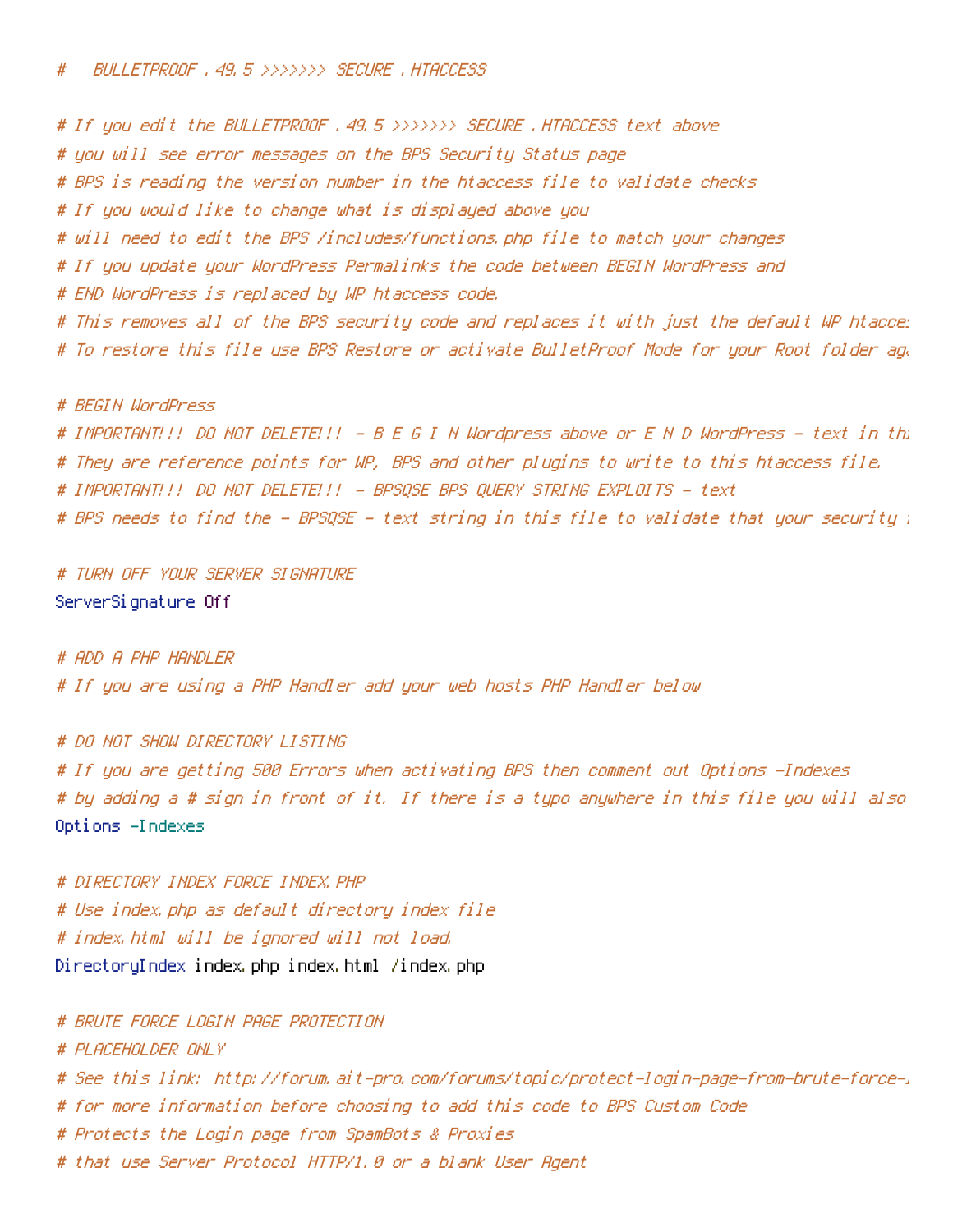# BPS ERROR LOGGING AND TRACKING

# BPS has premade 403 Forbidden, 400 Bad Request and 404 Not Found files that are used # to track and log 403, 400 and 404 errors that occur on your website. When <sup>a</sup> hacker attempts to # hack your website the hackers IP address, Host name, Request Method, Referering link, the file name or # requested resource, the user agent of the hacker and the query string used in the hack att # All BPS log files are htaccess protected so that only you can view them.

# The 400.php, 403.php and 404.php files are located in /wp-content/plugins/bulletproof-security/ # The 400 and 403 Error logging files are already set up and will automatically start logging errors # after you install BPS and have activated BulletProof Mode for your Root folder.

# If you would like to log 404 errors you will need to copy the logging code in the BPS 404. # to your Theme's 404.php template file. Simple instructions are included in the BPS 404.php file. # You can open the BPS 404.php file using the WP Plugins Editor.

# NOTE: By default WordPress automatically looks in your Theme's folder for <sup>a</sup> 404.php template file.

ErrorDocument 400 /houston-architectural-survey/wp-content/plugins/bulletproof-security/400. ErrorDocument 401 default ErrorDocument 403 /houston-architectural-survey/wp-content/plugins/bulletproof-security/403. ErrorDocument 404 /houston-architectural-survey/404.php

# DENY ACCESS TO PROTECTED SERVER FILES - .htaccess, .htpasswd and all file names starting with dot RedirectMatch 403 /\..\*\$

## # WP-ADMIN/INCLUDES

RewriteEngine On RewriteBase /houston-architectural-survey/ RewriteRule ^wp-admin/includes/ -  $[F,L]$ RewriteRule  $?$  Oup-includes/ - [S=3] RewriteRule ^wp-includes/[^/]+\.php\$ - [F,L] RewriteRule ^wp-includes/js/tinymce/langs/.+\.php - [F,L] RewriteRule ^wp—includes/theme—compat/  $-$  [F,L]

# WP REWRITE LOOP START

RewriteEngine On RewriteBase /houston-architectural-survey/ RewriteRule ^index\.php\$ - [L]

## # REQUEST METHODS FILTERED

# This filter is for blocking junk bots and spam bots from making a HEAD request, but may al # HEAD request from bots that you want to allow in certains cases. This is not a security fi # a nuisance filter. This filter will not block any important bots like the google bot. If  $\bar{q}$ # all bots to make <sup>a</sup> HEAD request then remove HEAD from the Request Method filter.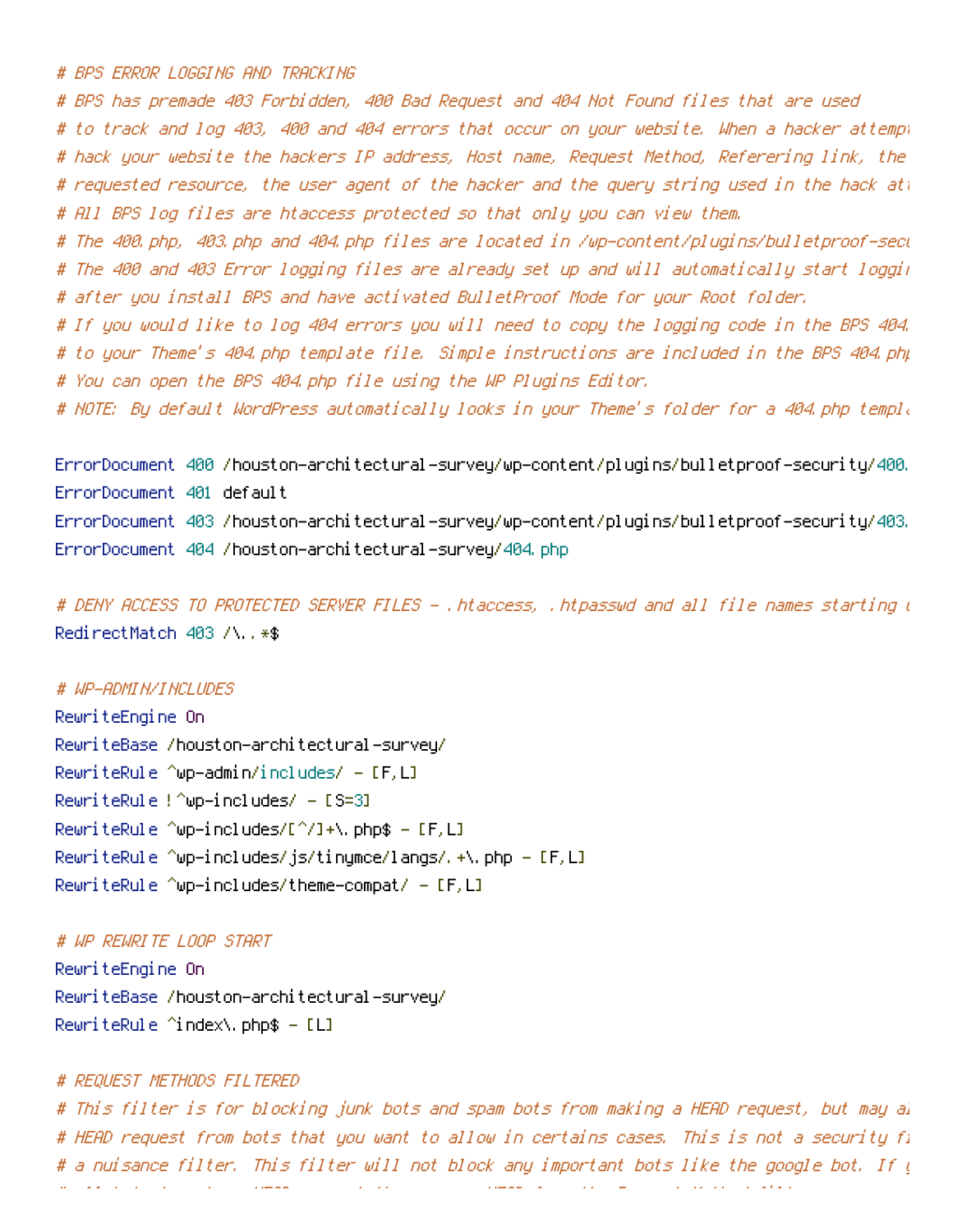# all bots to make <sup>a</sup> HEAD request then remove HEAD from the Request Method filter. # The TRACE, DELETE, TRACK and DEBUG request methods should never be allowed against your website. RewriteEngine On RewriteCond %(REQUEST\_METHOD) ^(HEAD| TRACE| DELETE| TRACK| DEBUG) [NC]  $Rewritten the  $\hat{f}(k,*)$  = [F,L]$ # PLUGINS/THEMES AND VARIOUS EXPLOIT FILTER SKIP RULES # IMPORTANT!!! If you add or remove <sup>a</sup> skip rule you must change S= to the new skip number # Example: If RewriteRule S=5 is deleted than change S=6 to S=5, S=7 to S=6, etc. # Adminer MySQL management tool data populate RewriteCond %{REQUEST\_URI} ^/houston-architectural-survey/wp-content/plugins/adminer/ [NC] RewriteRule . - [S=12] # Comment Spam Pack MU Plugin - CAPTCHA images not displaying RewriteCond %{REQUEST\_URI} ^/houston-architectural-survey/wp-content/mu-plugins/custom-anti-spam RewriteRule . - [S=11] # Peters Custom Anti-Spam display CAPTCHA Image RewriteCond %{REQUEST\_URI} ^/houston-architectural-survey/wp-content/plugins/peters-custom-anti-spam-image RewriteRule . - [S=10] # Status Updater plugin fb connect RewriteCond %{REQUEST\_URI} ^/houston-architectural-survey/wp-content/plugins/fb-status-updater  $RewriteRule = - [S=9]$ # Stream Video Player - Adding FLV Videos Blocked RewriteCond %(REQUEST\_URI) ^/houston-architectural-survey/wp-content/plugins/stream-video-pl RewriteRule . - [S=8] # XCloner 404 or 403 error when updating settings RewriteCond %(REQUEST\_URI) ^/houston-architectural-survey/wp-content/plugins/xcloner-backup-RewriteRule . - [S=7] # BuddyPress Logout Redirect RewriteCond %{QUERY\_STRING} action=logout&redirect\_to=http%3A%2F%2F(.\*) [NC]  $RewriteRule = - [S=6]$ # redirect\_to= RewriteCond %{QUERY\_STRING} redirect\_to=(.\*) [NC] RewriteRule . - [S=5] # Login Plugins Password Reset And Redirect 1 RewriteCond %{QUERY\_STRING} action=resetpass&key=(.\*) [NC]  $RewriteRule = - [S=4]$ # Login Plugins Password Reset And Redirect 2 RewriteCond %{QUERY\_STRING} action=rp&key=(.\*) [NC] RewriteRule . - [S=3]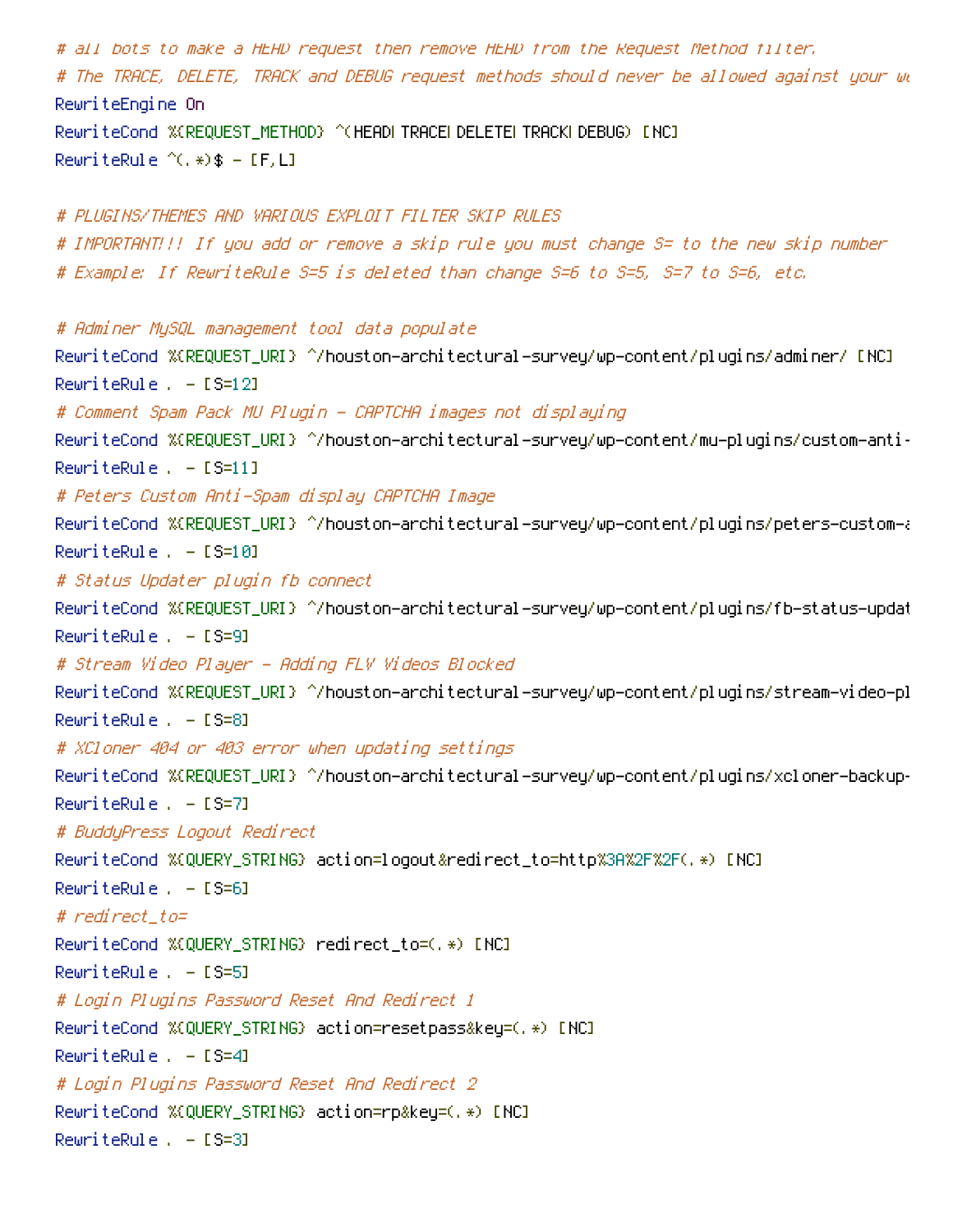# TIMTHUMB FORBID RFI and MISC FILE SKIP/BYPASS RULE # Only Allow Internal File Requests From Your Website # To Allow Additional Websites Access to <sup>a</sup> File Use [OR] as shown below. # RewriteCond %{HTTP\_REFERER} ^.\*YourWebsite.com.\* [OR] # RewriteCond %{HTTP\_REFERER} ^.\*AnotherWebsite.com.\* RewriteCond %CQUERY\_STRING} ^.\*(httplhttps|ftp)(%3A|:)(%2F|/)(%2F|/)(w){0,3}.? (blogger|picasa|blogspot|tsunami|petapolitik|photobucket|imgur|imageshack|wordpress\.com|img thegame).\*\$ [NC,OR] RewriteCond %{THE\_REQUEST} ^.\*(http|https|ftp)(%3A|:)(%2F|/)(%2F|/)(w){0,3}.? (blogger|picasa|blogspot|tsunami|petapolitik|photobucket|imgur|imageshack|wordpress\.com|im( thegame).\*\$ [NC] RewriteRule . $*$  index.php  $[F, L]$ RewriteCond %{REQUEST\_URI} (timthumb\.php|phpthumb\.php|thumb\.php|thumbs\.php) [NC] RewriteCond %(HTTP\_REFERER) ^. \*houstonarchitectural survey.org. \* RewriteRule . - [S=1]

# BEGIN BPSQSE BPS QUERY STRING EXPLOITS

# The libwww-perl User Agent is forbidden - Many bad bots use libwww-perl modules, but some good bots use it too. # Good sites such as W3C use it for their W3C-LinkChecker. # Add or remove user agents temporarily or permanently from the first User Agent filter bel $\iota$ # If you want <sup>a</sup> list of bad bots / User Agents to block then scroll to the end of this file. RewriteCond %{HTTP\_USER\_AGENT} (havij|libwww-perl|wget|python|nikto|curl|scan|java|winhttp|clshttp RewriteCond %{HTTP\_USER\_AGENT} (%0A|%0D|%27|%3C|%3E|%00) [NC,OR] RewriteCond %{HTTP\_USER\_AGENT} (;|<|>|'|"|\)|\(|%0A|%0D|%22|%27|%28|%3C|%3E|%00).\*(libwwwperl|wget|python|nikto|curl|scan|java|winhttp|HTTrack|clshttp|archiver|loader|email|harvest| RewriteCond %{THE\_REQUEST} \?\ HTTP/ [NC,OR] RewriteCond %{THE\_REQUEST} \/\\*\ HTTP/ [NC,OR] RewriteCond %{THE\_REQUEST} etc/passwd [NC,OR] RewriteCond %{THE\_REQUEST} cgi-bin [NC,OR] RewriteCond %{THE\_REQUEST} (%0A|%0D|\\r|\\n) [NC,OR] RewriteCond %{REQUEST\_URI} owssvr\.dll [NC,OR] RewriteCond %(HTTP\_REFERER) (%0A| %0D| %27| %3C| %3E| %00) [NC, OR] RewriteCond %(HTTP\_REFERER) \.opendirviewer\. [NC,OR] RewriteCond %{HTTP\_REFERER} users\.skynet\.be.\* [NC,OR] RewriteCond %{QUERY\_STRING} [a-zA-Z0-9\_]=http:// [OR] RewriteCond %{QUERY\_STRING} [a-zA-Z0-9\_]=(\.\.//?)+ [OR] RewriteCond %{QUERY\_STRING} [a-zA-Z0-9\_]=/([a-z0-9\_.]//?)+ [NC,OR] RewriteCond %{QUERY\_STRING} \=PHP[0-9a-f]{8}-[0-9a-f]{4}-[0-9a-f]{4}-[0-9a-f]{4}-[0-9a-f]{12 RewriteCond %{QUERY\_STRING} (\.\./|\.\.) [OR] RewriteCond %{QUERY\_STRING} ftp\: [NC,OR] RewriteCond %{QUERY\_STRING} http\: [NC,OR]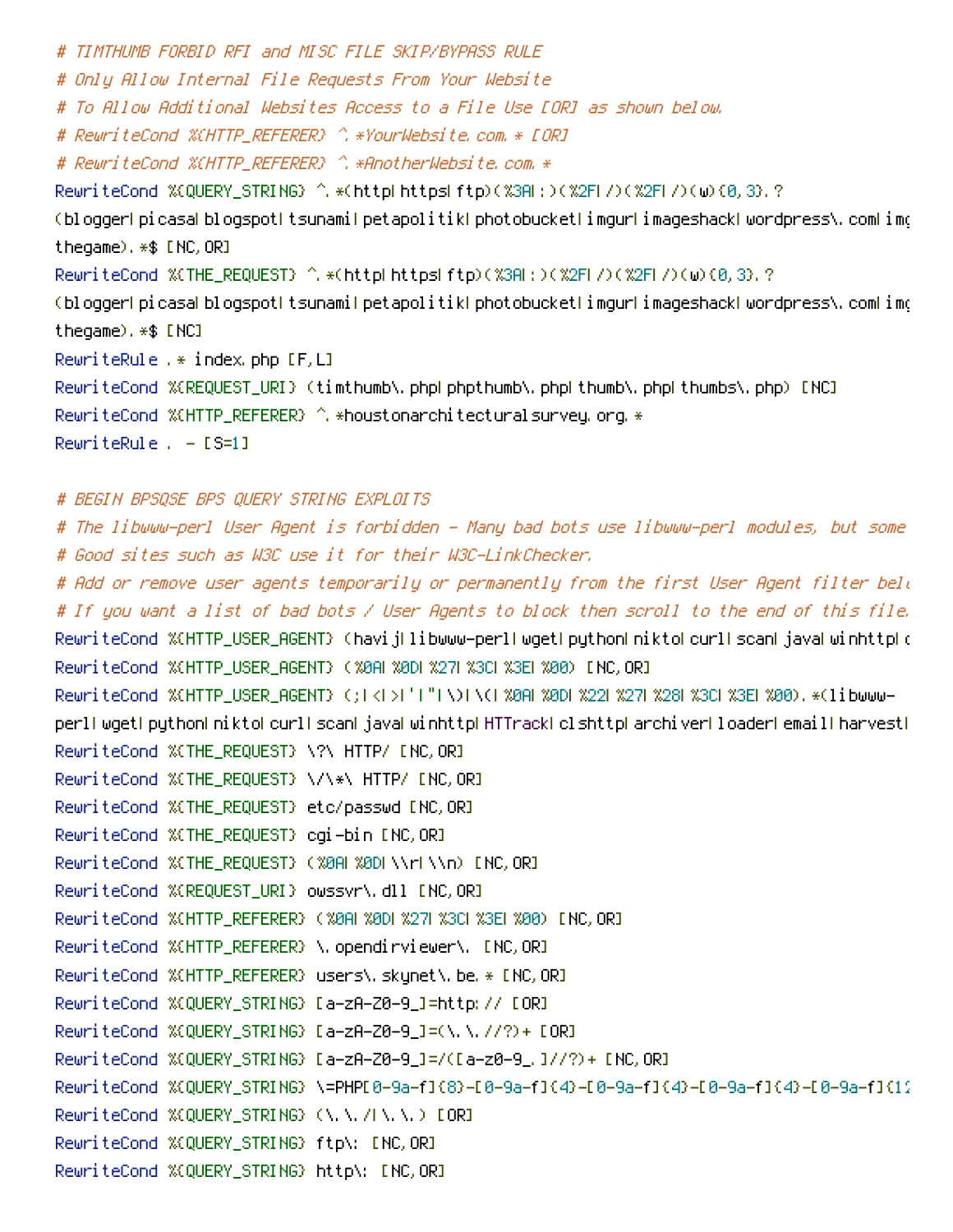RewriteCond %{QUERY\_STRING} https\: [NC,OR] RewriteCond %{QUERY\_STRING} \=\|w\| [NC,OR] RewriteCond %{QUERY\_STRING} ^(.\*)/self/(.\*)\$ [NC,OR] RewriteCond %{QUERY\_STRING} ^(.\*)cPath=http://(.\*)\$ [NC,OR] RewriteCond %(QUERY\_STRING) (\<| %3C). \*script. \*(\>| %3E) [NC,OR] RewriteCond %{QUERY\_STRING} (<|%3C)([^s]\*s)+cript.\*(>|%3E) [NC,OR] RewriteCond %{QUERY\_STRING} (\<| %3C). \*embed. \*(\>| %3E) [NC, OR] RewriteCond %{QUERY\_STRING} (<|%3C)([^e]\*e)+mbed.\*(>|%3E) [NC,OR] RewriteCond %(QUERY\_STRING) (\<l %3C). \*object. \*(\>| %3E) [NC, OR] RewriteCond %(QUERY\_STRING) (<1%3C)([^o]\*o)+bject.\*(>|%3E) [NC,OR] RewriteCond %(QUERY\_STRING) (\<| %3C).\*iframe.\*(\>| %3E) [NC,OR] RewriteCond %(QUERY\_STRING) (<|%3C)([^i]\*i)+frame.\*(>|%3E) [NC,OR] RewriteCond %{QUERY\_STRING} base64\_encode.\*\(.\*\) [NC,OR] RewriteCond %{QUERY\_STRING} base64\_(en|de)code[^(]\*\([^)]\*\) [NC,OR] RewriteCond %{QUERY\_STRING} GLOBALS(=|\[|\%[0-9A-Z]{0,2}) [OR] RewriteCond %{QUERY\_STRING} \_REQUEST(=|\[|\%[0-9A-Z]{0,2}) [OR] RewriteCond %{QUERY\_STRING} ^.\*(\(|\)|<|>|%3c|%3e).\* [NC,OR] RewriteCond %{QUERY\_STRING} ^.\*(\x00|\x04|\x08|\x0d|\x1b|\x20|\x3c|\x3e|\x7f).\* [NC,OR] RewriteCond %{QUERY\_STRING} (NULL|OUTFILE|LOAD\_FILE) [OR] RewriteCond %{QUERY\_STRING} (\./|\../|\.../)+(motd|etc|bin) [NC,OR] RewriteCond %(QUERY\_STRING) (localhost|loopback|127\.0\.0\.1) [NC,OR] RewriteCond %(QUERY\_STRING) (<| >|'| %0A| %0D| %27| %3C| %3E| %00) [NC,OR] RewriteCond %{QUERY\_STRING} concat[^\(]\*\( [NC,OR] RewriteCond %{QUERY\_STRING} union([^s]\*s)+elect [NC,OR] RewriteCond %{QUERY\_STRING} union([^a]\*a)+ll([^s]\*s)+elect [NC,OR] RewriteCond %(QUERY\_STRING) \-[sdcr].\*(allow\_url\_include|allow\_url\_fopen|safe\_mode|disable\_f RewriteCond %(QUERY\_STRING) (;|<|>|'|"|\)| %0A| %0D| %22| %27| %3C| %3E| %00). \* (/\\*|union|select|insert|drop|delete|update|cast|create|char|convert|alter|declare|order|script RewriteCond %{QUERY\_STRING} (sp\_executesql) [NC] RewriteRule  $^{\wedge}$ (,  $\ast$ )  $\ast$  - [F, L] # END BPSQSE BPS QUERY STRING EXPLOITS RewriteCond %{REQUEST\_FILENAME} !-f RewriteCond %{REQUEST\_FILENAME} !-d RewriteRule . /houston-architectural-survey/index.php [L] # WP REWRITE LOOP END

# DENY BROWSER ACCESS TO THESE FILES # wp-config.php, bb-config.php, php.ini, php5.ini, readme.html # Replace Allow from 88.77.66.55 with your current IP address and remove the # pound sign # from in front of the Allow from line of code below to access these # files directly from your browser.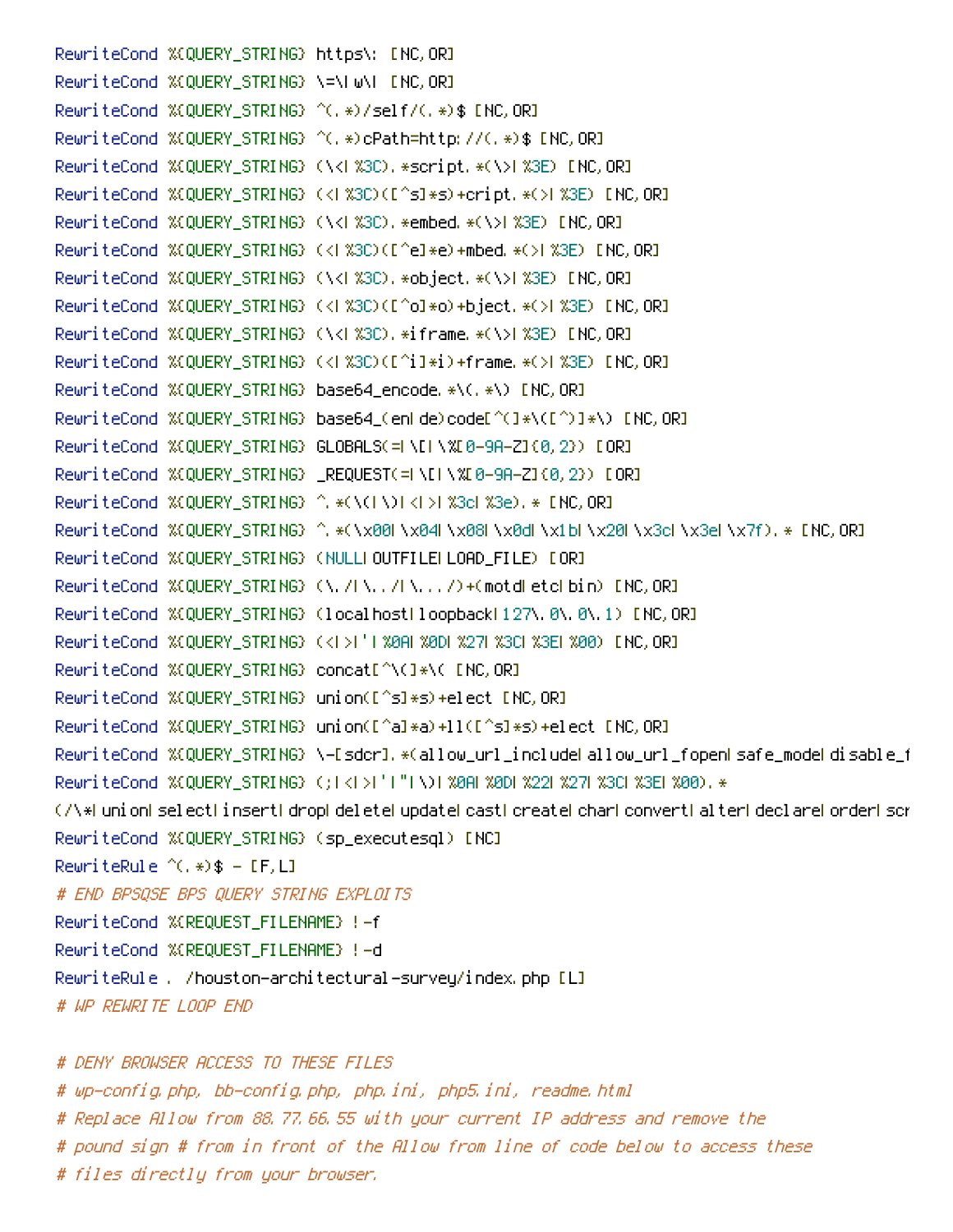<FilesMatch "^(wp-config\.php|php\.ini|php5\.ini|readme\.html|bb-config\.php)"> Order allow,deny Deny from all #Allow from 88.77.66.55 </FilesMatch>

# IMPORTANT!!! DO NOT DELETE!!! the END WordPress text below # END WordPress

# BLOCK HOTLINKING TO IMAGES # To Test that your Hotlinking protection is working visit http://altlab.com/htaccess\_tutorial.html #RewriteEngine On #RewriteCond %{HTTP\_REFERER} !^https?://(www\.)?add-your-domain-here\.com [NC] #RewriteCond %{HTTP\_REFERER} !^\$ #RewriteRule .\*\.(jpeg|jpg|gif|bmp|png)\$ - [F]

# FORBID COMMENT SPAMMERS ACCESS TO YOUR wp-comments-post.php FILE # This is <sup>a</sup> better approach to blocking Comment Spammers so that you do not # accidentally block good traffic to your website. You can add additional # Comment Spammer IP addresses on <sup>a</sup> case by case basis below. # Searchable Database of known Comment Spammers http://www.stopforumspam.com/

<FilesMatch "^(wp-comments-post\.php)"> Order Allow,Deny Deny from 46.119.35. Deny from 46.119.45. Deny from 91.236.74. Deny from 93.182.147. Deny from 93.182.187. Deny from 94.27.72. Deny from 94.27.75. Deny from 94.27.76. Deny from 193.105.210. Deny from 195.43.128. Deny from 198.144.105. Deny from 199.15.234. Allow from all </FilesMatch>

# BLOCK MORE BAD BOTS RIPPERS AND OFFLINE BROWSERS